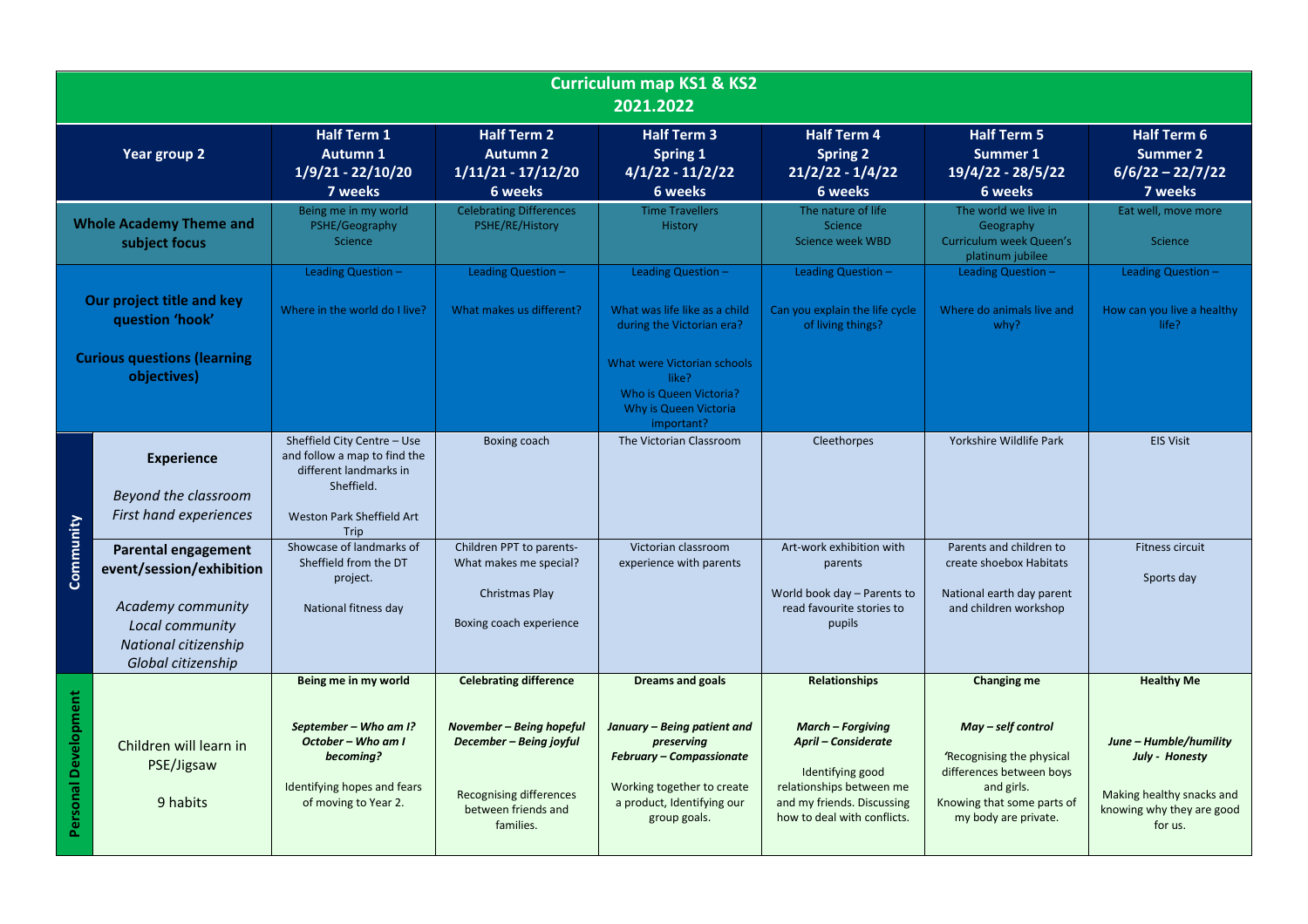|         | Safeguarding curriculum                      | -Recognising worries and<br>being able to ask for help.<br>-Understand safety and<br>fairness in class.                                                                                                                                                                                                                                                                                                                                                                                                                                                                                                                                                                                                                                                                                                                                                                                                                                                                                                                                                                                                                                                                                                                                                                                                                                                                                                                                                                                                                                                                                                                                                                                                                                                                                     | -Boys and girls stereotypes<br>-Bullying - What it is and<br>how to prevent it.<br>-How to ask for help when<br>we need it. | (Not within Jigsaw)<br>Water safety                      | Physical contact - how to<br>greet a friend and how to<br>share my feelings if I don't<br>like physical contact.<br>-People who can help - who<br>to talk to if you are upset or<br>worried. | Recognising the physical<br>differences between boys<br>and girls.<br>Knowing that some parts of<br>my body are private.                                    | -Healthy Eating - Knowing<br>what foods are healthy.<br>-Substance misuse -<br>substances (such as cleaning<br>products) that we should<br>avoid in school and at home. |  |
|---------|----------------------------------------------|---------------------------------------------------------------------------------------------------------------------------------------------------------------------------------------------------------------------------------------------------------------------------------------------------------------------------------------------------------------------------------------------------------------------------------------------------------------------------------------------------------------------------------------------------------------------------------------------------------------------------------------------------------------------------------------------------------------------------------------------------------------------------------------------------------------------------------------------------------------------------------------------------------------------------------------------------------------------------------------------------------------------------------------------------------------------------------------------------------------------------------------------------------------------------------------------------------------------------------------------------------------------------------------------------------------------------------------------------------------------------------------------------------------------------------------------------------------------------------------------------------------------------------------------------------------------------------------------------------------------------------------------------------------------------------------------------------------------------------------------------------------------------------------------|-----------------------------------------------------------------------------------------------------------------------------|----------------------------------------------------------|----------------------------------------------------------------------------------------------------------------------------------------------------------------------------------------------|-------------------------------------------------------------------------------------------------------------------------------------------------------------|-------------------------------------------------------------------------------------------------------------------------------------------------------------------------|--|
|         | <b>Key Text</b>                              | A seed is sleepy<br>Paddington                                                                                                                                                                                                                                                                                                                                                                                                                                                                                                                                                                                                                                                                                                                                                                                                                                                                                                                                                                                                                                                                                                                                                                                                                                                                                                                                                                                                                                                                                                                                                                                                                                                                                                                                                              | <b>Little people Big Dreams:</b><br><b>Mohammed Ali</b><br>Rosie Revere, Engineer                                           | Queen Victoria<br><b>Major Glad, Major Dizzy</b>         | <b>Tadpoles Promise</b><br>Flotsam                                                                                                                                                           | <b>Meerkat Mail</b>                                                                                                                                         | Fairy tales gone wrong:<br><b>Get Some Rest, Sleeping</b><br><b>Beauty</b><br><b>Eat your Greens, Goldilocks</b><br>Keep Running, Gingerbread<br><b>Man</b>             |  |
|         | Vocabulary<br><b>Tier 2 &amp; 3</b>          | photosynthesis,<br>germination, requirements,<br>suitability, observation,<br>continent, grades, landmark,                                                                                                                                                                                                                                                                                                                                                                                                                                                                                                                                                                                                                                                                                                                                                                                                                                                                                                                                                                                                                                                                                                                                                                                                                                                                                                                                                                                                                                                                                                                                                                                                                                                                                  | Classification, material,<br>content, manipulate,<br>melody, accompaniments                                                 | Internet, navigating,<br>Victorian. Charcoal, prayer,    | Habitat, adaptation, food<br>source, life cycle,<br>classification, celebration,<br>communication, features,<br>facilities, difference                                                       | Habitat, provide, religious<br>leader, instructions,<br>programming, precise,<br>algorithm, directional,<br>location, geographical,<br>components, textiles | Survive, exercise,<br>inspiration, internet,<br>research, ingredients,<br>notations,                                                                                    |  |
|         | <b>Reading</b>                               | The Billy Goats Gruff<br><b>Little Red Riding Hood</b><br>The Tee Little Pigs                                                                                                                                                                                                                                                                                                                                                                                                                                                                                                                                                                                                                                                                                                                                                                                                                                                                                                                                                                                                                                                                                                                                                                                                                                                                                                                                                                                                                                                                                                                                                                                                                                                                                                               | <b>Perfectly Norman</b><br>Ravi's Roar<br>Meesha makes friends                                                              | <b>Hoorah for Mary Seacole</b><br>The Spider and the Fly | Manfish<br>Sharklady<br>Dougal's Deep-Sea Diary                                                                                                                                              | <b>Dear Greenpeace</b><br>Here we are<br>Lost and found<br><b>Stuck</b><br>The incredible book eating<br>boy                                                | <b>George's Marvellous</b><br><b>Medicine</b>                                                                                                                           |  |
| English | <b>Reading</b><br><b>National Curriculum</b> | <b>Word Reading</b><br>continue to apply phonic knowledge and skills as the route to decode words until automatic decoding has become embedded and reading is fluent<br>read accurately by blending the sounds in words that contain the graphemes taught so far, especially recognising alternative sounds for graphemes<br>read accurately words of two or more syllables that contain the same graphemes as above<br>read words containing common suffixes<br>read further common exception words, noting unusual correspondences between spelling and sound and where these occur in the word<br>read most words quickly and accurately, without overt sounding and blending, when they have been frequently encountered<br>read aloud books closely matched to their improving phonic knowledge, sounding out unfamiliar words accurately, automatically and without undue hesitation<br>re-read these books to build up their fluency and confidence in word reading.<br>Comprehension<br>develop pleasure in reading, motivation to read, vocabulary and understanding by:<br>listening to, discussing and expressing views about a wide range of contemporary and classic poetry, stories and non-fiction at a level beyond that at which they can read independently<br>discussing the sequence of events in books and how items of information are related<br>becoming increasingly familiar with and retelling a wider range of stories, fairy stories and traditional tales<br>being introduced to non-fiction books that are structured in different ways<br>recognising simple recurring literary language in stories and poetry<br>discussing and clarifying the meanings of words, linking new meanings to known vocabulary<br>discussing their favourite words and phrases |                                                                                                                             |                                                          |                                                                                                                                                                                              |                                                                                                                                                             |                                                                                                                                                                         |  |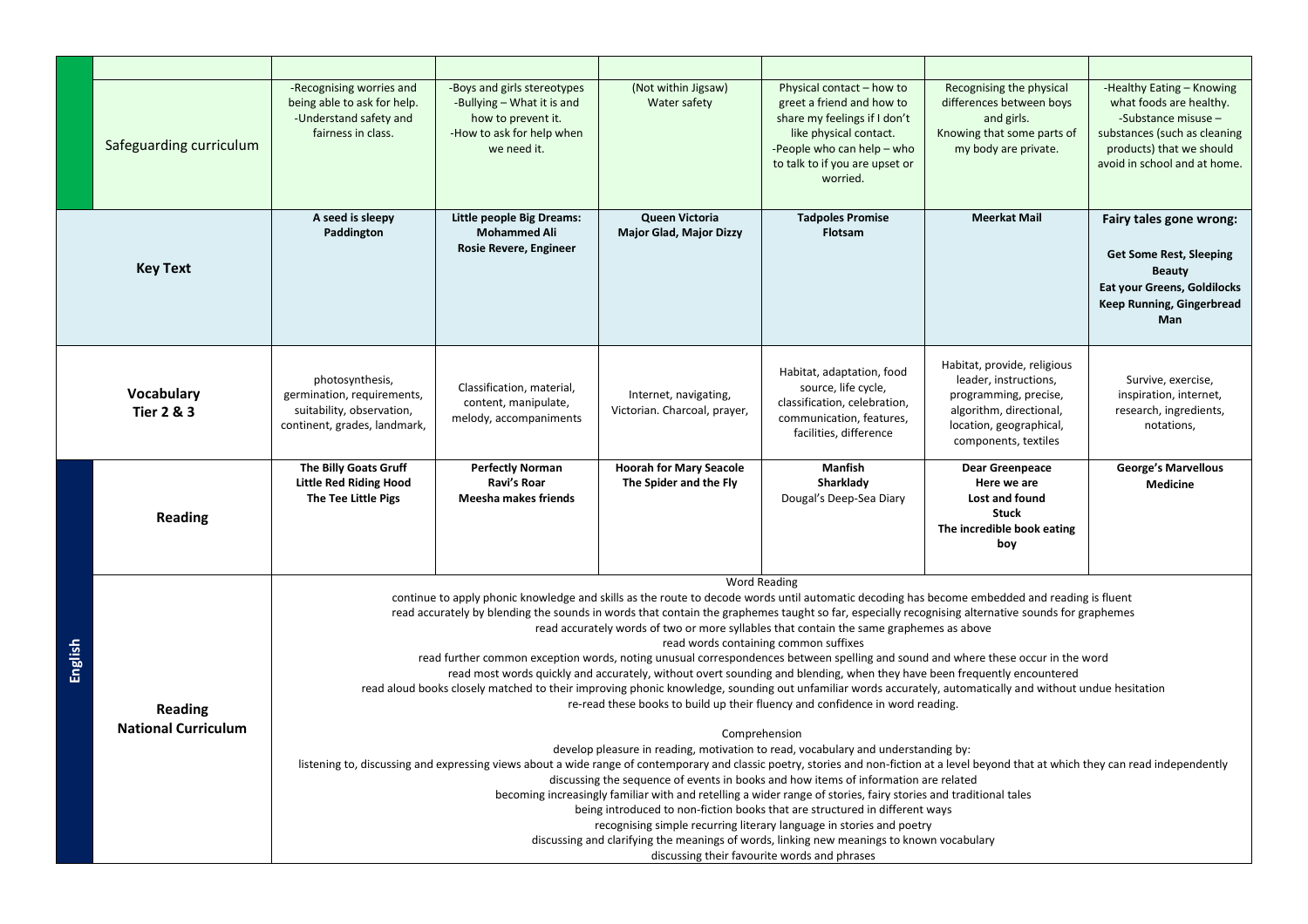|  |                    | continuing to build up a repertoire of poems learnt by heart, appreciating these and reciting some, with appropriate intonation to make the meaning clear<br>understand both the books that they can already read accurately and fluently and those that they listen to by:<br>drawing on what they already know or on background information and vocabulary provided by the teacher |                                                                                                                                                                                                                                                                                                                                      |                                                                                                                                                        |                                                                                                                                                                                            |                                                                                                                                                                                                                        |                                                                                                                                                                                 |  |  |  |  |
|--|--------------------|--------------------------------------------------------------------------------------------------------------------------------------------------------------------------------------------------------------------------------------------------------------------------------------------------------------------------------------------------------------------------------------|--------------------------------------------------------------------------------------------------------------------------------------------------------------------------------------------------------------------------------------------------------------------------------------------------------------------------------------|--------------------------------------------------------------------------------------------------------------------------------------------------------|--------------------------------------------------------------------------------------------------------------------------------------------------------------------------------------------|------------------------------------------------------------------------------------------------------------------------------------------------------------------------------------------------------------------------|---------------------------------------------------------------------------------------------------------------------------------------------------------------------------------|--|--|--|--|
|  |                    | checking that the text makes sense to them as they read and correcting inaccurate reading<br>making inferences on the basis of what is being said and done<br>answering and asking questions                                                                                                                                                                                         |                                                                                                                                                                                                                                                                                                                                      |                                                                                                                                                        |                                                                                                                                                                                            |                                                                                                                                                                                                                        |                                                                                                                                                                                 |  |  |  |  |
|  |                    |                                                                                                                                                                                                                                                                                                                                                                                      | predicting what might happen on the basis of what has been read so far                                                                                                                                                                                                                                                               |                                                                                                                                                        |                                                                                                                                                                                            |                                                                                                                                                                                                                        |                                                                                                                                                                                 |  |  |  |  |
|  |                    |                                                                                                                                                                                                                                                                                                                                                                                      | participate in discussion about books, poems and other works that are read to them and those that they can read for themselves, taking turns and listening to what others say<br>explain and discuss their understanding of books, poems and other material, both those that they listen to and those that they read for themselves. |                                                                                                                                                        |                                                                                                                                                                                            |                                                                                                                                                                                                                        |                                                                                                                                                                                 |  |  |  |  |
|  |                    | Phase 5 Phonics                                                                                                                                                                                                                                                                                                                                                                      | Phase 5 Phonics                                                                                                                                                                                                                                                                                                                      | Phase 6 Phonics                                                                                                                                        | Phase 6 Phonics                                                                                                                                                                            | Phase 6 Phonics                                                                                                                                                                                                        | Phase 6 Phonics                                                                                                                                                                 |  |  |  |  |
|  |                    | Use of capital letters, full<br>stops, question marks and I                                                                                                                                                                                                                                                                                                                          | Commas in a list                                                                                                                                                                                                                                                                                                                     | Dictation                                                                                                                                              | Possessive apostrophe                                                                                                                                                                      | Subordination and<br>coordination                                                                                                                                                                                      | Types of sentences                                                                                                                                                              |  |  |  |  |
|  |                    | can describe the ingredients<br>I am using.                                                                                                                                                                                                                                                                                                                                          | Contracted forms                                                                                                                                                                                                                                                                                                                     | Formation of adjectives<br>using suffixes such as -ful, -                                                                                              | Use of the suffixes -er, -est<br>in adjectives and -ly to turn                                                                                                                             | Expanded noun phrases for                                                                                                                                                                                              | Progressive form of verbs                                                                                                                                                       |  |  |  |  |
|  |                    |                                                                                                                                                                                                                                                                                                                                                                                      | Formation of nouns using                                                                                                                                                                                                                                                                                                             | less.                                                                                                                                                  | adjectives                                                                                                                                                                                 | description and specification                                                                                                                                                                                          | Compound words                                                                                                                                                                  |  |  |  |  |
|  | Phonics/SPaG       | exclamation marks                                                                                                                                                                                                                                                                                                                                                                    | suffixes such as -ness, -er                                                                                                                                                                                                                                                                                                          |                                                                                                                                                        |                                                                                                                                                                                            |                                                                                                                                                                                                                        |                                                                                                                                                                                 |  |  |  |  |
|  |                    | Conjunctions                                                                                                                                                                                                                                                                                                                                                                         | and by compounding                                                                                                                                                                                                                                                                                                                   | Types of words (adjective,<br>noun, verb)                                                                                                              | Expanded noun phrases for<br>description                                                                                                                                                   | Homophones and near<br>homophones                                                                                                                                                                                      |                                                                                                                                                                                 |  |  |  |  |
|  |                    | Present and past tense                                                                                                                                                                                                                                                                                                                                                               |                                                                                                                                                                                                                                                                                                                                      |                                                                                                                                                        |                                                                                                                                                                                            |                                                                                                                                                                                                                        |                                                                                                                                                                                 |  |  |  |  |
|  | <b>Writing</b>     | Poem<br>Narrative<br>Innovate a narrative                                                                                                                                                                                                                                                                                                                                            | Character descripton<br>Diary entry<br>Instructions                                                                                                                                                                                                                                                                                  | Biography<br>Poem<br>Innovate a poem                                                                                                                   | Letter<br>Recount                                                                                                                                                                          | Postcard<br>Setting description                                                                                                                                                                                        | Non-chronological report<br>about Healthy Living<br>Innovate a narrative                                                                                                        |  |  |  |  |
|  |                    | Numbers within 100                                                                                                                                                                                                                                                                                                                                                                   |                                                                                                                                                                                                                                                                                                                                      | Fractions                                                                                                                                              |                                                                                                                                                                                            | Mass                                                                                                                                                                                                                   | Addition and subtractions 2                                                                                                                                                     |  |  |  |  |
|  | <b>Mathematics</b> | Add and subtract 2 digit<br>numbers<br>Addition and subtraction<br>word problems                                                                                                                                                                                                                                                                                                     | Measuring length<br>Graphs<br>Multiplication and division<br>by 2, 5 and 10<br>Time                                                                                                                                                                                                                                                  | Addition and subtractions 2<br>digit numbers (regrouping<br>and adjusting)<br>Money                                                                    | Faces, shapes and patterns;<br>lines and turns<br>Numbers within 1000<br>Measuring capacity and<br>volume                                                                                  | <b>Exploring calculation</b><br>strategies<br>Multiplication and division<br>by 3 and 4<br>Time                                                                                                                        | digit numbers (regrouping<br>and adjusting)<br>Addition and subtraction<br>word problems<br>Multiplication and division                                                         |  |  |  |  |
|  | <b>Science</b>     | Plants<br>. I know how seeds and<br>bulbs grow into plants.<br>. I know what plants need in<br>order to grow and stay<br>healthy (water, light &<br>suitable temperature).<br>Working scientifically                                                                                                                                                                                 | Uses of everyday materials<br>. I identify and name a range<br>of materials, including<br>wood, metal, plastic,<br>glass, brick, rock, paper<br>and cardboard.<br>. I know why a material<br>might or might not be<br>used for a specific job.                                                                                       | Uses of everyday materials<br>. I know how materials can<br>be changed by<br>squashing, bending,<br>twisting and stretching.<br>Working scientifically | Living Things<br>. I identify things that are<br>living, dead and never<br>lived.<br>. I know how animals find<br>their food.<br>•I name some different<br>sources of food for<br>animals. | Living things and their<br>habitats<br>. I know how a specific<br>habitat provides for the<br>basic needs of things<br>living there (plants and<br>animals).<br>. I identify and name plants<br>and animals in a range | Animals, including humans<br>. I know what animals and<br>humans need to survive.<br>. I know why exercise, a<br>balanced diet and good<br>hygiene are important<br>for humans. |  |  |  |  |
|  |                    | . I know how to ask simple<br>scientific questions.<br>. I know how to use simple<br>equipment to make<br>observations.                                                                                                                                                                                                                                                              | Working scientifically<br>. I know how to identify and<br>classify things.                                                                                                                                                                                                                                                           | . I know how to ask simple<br>scientific questions.<br>. I know how to use simple<br>equipment to make<br>observations.                                | . I know and can explain a<br>simple food chain.<br>Animals including Humans<br>I know the basic<br>stages in a life<br>cycle for animals,                                                 | of habitats.<br>. I match living things to<br>their habitat.                                                                                                                                                           |                                                                                                                                                                                 |  |  |  |  |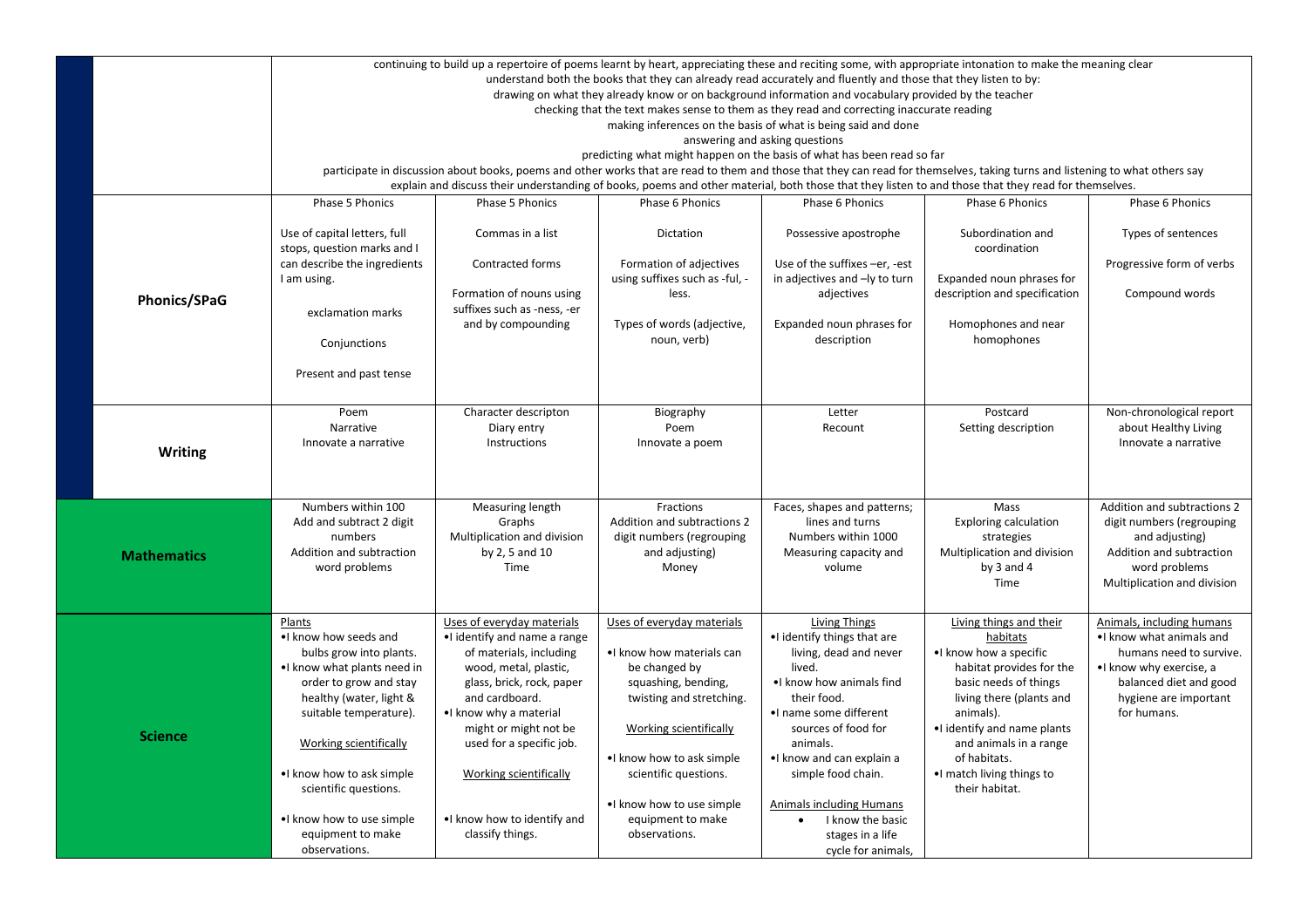|           | •I know how to carry out<br>simple tests.<br>. I know how to identify and<br>classify things.<br>. I know how to explain to<br>others what I have<br>found out.<br>. I know how to use simple<br>data to answer<br>questions                                                                                                                                | $\bullet$                                                                                                                                                                                                                                                                                                                                                                                                                                                                                 | . I know how to carry out<br>simple tests.<br>. I know how to explain to<br>others what I have<br>found out.<br>. I know how to use simple<br>data to answer<br>questions                                                                                                                                                                                                                                                                                                                                                           | including<br>humans.<br>Working scientifically<br>.I know how to identify and<br>classify things.                                                                                                                                            |                                                                                                                                                                                                                                                                                                                                                                                                                                                                     |                                                                                                                                                                                                                                                                                                                                        |
|-----------|-------------------------------------------------------------------------------------------------------------------------------------------------------------------------------------------------------------------------------------------------------------------------------------------------------------------------------------------------------------|-------------------------------------------------------------------------------------------------------------------------------------------------------------------------------------------------------------------------------------------------------------------------------------------------------------------------------------------------------------------------------------------------------------------------------------------------------------------------------------------|-------------------------------------------------------------------------------------------------------------------------------------------------------------------------------------------------------------------------------------------------------------------------------------------------------------------------------------------------------------------------------------------------------------------------------------------------------------------------------------------------------------------------------------|----------------------------------------------------------------------------------------------------------------------------------------------------------------------------------------------------------------------------------------------|---------------------------------------------------------------------------------------------------------------------------------------------------------------------------------------------------------------------------------------------------------------------------------------------------------------------------------------------------------------------------------------------------------------------------------------------------------------------|----------------------------------------------------------------------------------------------------------------------------------------------------------------------------------------------------------------------------------------------------------------------------------------------------------------------------------------|
| <b>RE</b> | <b>RE</b><br>Who am I? Where do I<br>belong?<br>I know what it means to<br>belong<br>I know links between<br>belonging and the parable of<br>the lost sheep<br>I can compare the Christian<br>harvest festival and Islamic<br>zakat<br>I know links between being<br>thankful and generous and<br>charity work                                              | <b>RE</b><br>What does it mean to<br>belong?<br>Who celebrates what and<br>why?<br>What is it like to be a<br>Muslim in Sheffield today?<br>I know King Herod's role in<br>the nativity<br>I know what it is like to be a<br>Muslim at Christmas time<br>I know different emotions<br>linked to belonging<br>(jealousy, happiness etc.)                                                                                                                                                   | <b>RE</b><br>How and why do people<br>pray?<br>I know who God is and<br>where He is<br>I know what it means to be a<br>wise leader<br>I know what makes different<br>prayers wise                                                                                                                                                                                                                                                                                                                                                   | <b>RE</b><br>Who celebrates what and<br>why?<br>I can compare Ramadan and<br>Lent<br>I know what happens on<br>Shrove Tuesday and why<br>I know and can re-enact the<br>Easter story<br>I know the importance of<br>the cross on Good Friday | <b>RE</b><br>What is a religious leader?<br>I know different religious<br>leaders<br>I understand the roles and<br>importance of religious<br>leaders in Christianity and<br>Islam                                                                                                                                                                                                                                                                                  | <b>RE</b><br>What makes some people<br>inspiring to others?<br>I know how leaders can be<br>inspirational<br>I know how Noah was a<br>leader in the 'Noah's Ark'<br>bible story<br>I know how Moses was a<br>leader when saving the<br><b>Israelites</b><br>I can compare different<br>leaders (Martin Luther King,<br>Moses and Noah) |
| Computing | <b>Computing</b><br>I know the difference<br>between email, blogs and<br>wikis.<br>I use technology<br>respectfully.<br>I know where to go for help<br>if I am concerned.<br>I know how technology is<br>used in school and outside<br>of school.<br>I can send an receive an<br>email as a class.<br>I can use a password to<br>access the secure network. | <b>Computing</b><br>I can organise digital<br>content.<br>I can retrieve and<br>manipulate digital content.<br>I can navigate the web to<br>complete simple searches.<br>I have begun to evaluate<br>websites and know that<br>everything on the internet is<br>not true.<br>I know that it is not always<br>possible to copy some texts<br>and pictures from the<br>internet.<br>I follow the school's safer<br>internet rules.<br>I can use the search engines<br>agreed by the school. | <b>Computing</b><br>I have begun to evaluate<br>websites and know that<br>everything on the internet is<br>not true.<br>I know that it is not always<br>possible to copy some texts<br>and pictures from the<br>internet.<br>I follow the school's safer<br>internet rules.<br>I can use the search engines<br>agreed by the school.<br>I know what to do if I find<br>something inappropriate<br>online or something, I'm<br>unsure of.<br>I can use the internet for<br>learning and communicating<br>with others, making choices | Computing<br>I understand the different<br>methods of communication.<br>I know that websites<br>sometime include pop-ups<br>that take me away from the<br>main site.<br>I know bookmarking is a way<br>to find information quickly.          | <b>Computing</b><br>I can use a range of<br>instructions (e.g. direction,<br>angles, turns).<br>I can test and amend a set of<br>instructions.<br>I can find errors and amend.<br>(debug) • I can write a<br>simple program and test it.<br>I can predict what the<br>outcome of a simple<br>program will be (logical<br>reasoning).<br>I understand that algorithms<br>are used on digital devices.<br>I understand that programs<br>require precise instructions. | Computing<br>I know you should only open<br>emails from a known source.<br>I know that personal<br>information should not be<br>shared online.<br>I know I must tell a trusted<br>adult immediately if anyone<br>tries to meet me via the<br>internet.                                                                                 |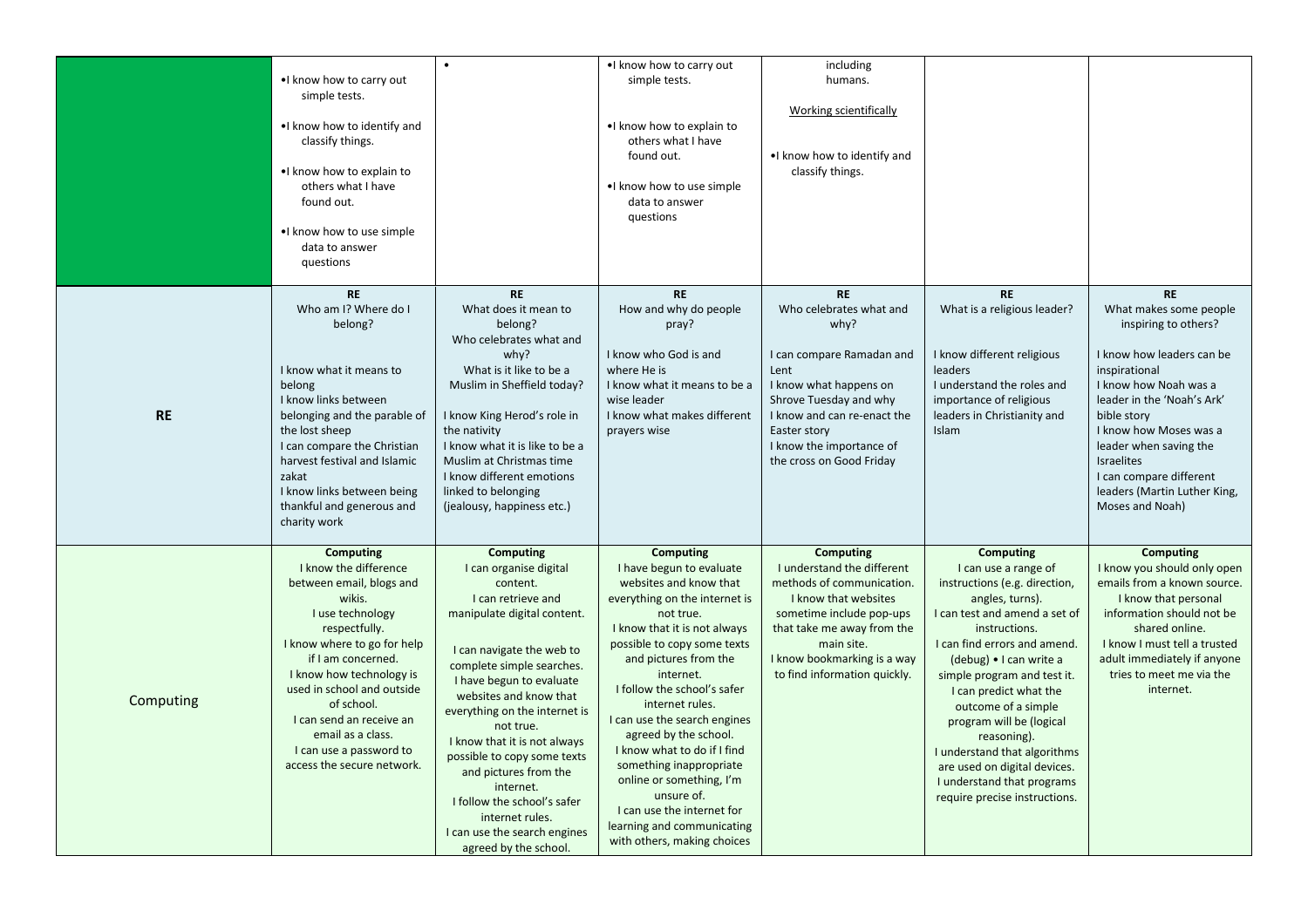|           |                                | I know what to do if I find | when navigating through                   |                                |                                |                              |
|-----------|--------------------------------|-----------------------------|-------------------------------------------|--------------------------------|--------------------------------|------------------------------|
|           |                                | something inappropriate     | sites.                                    |                                |                                |                              |
|           |                                | online or something I'm     |                                           |                                |                                |                              |
|           |                                | unsure of.                  |                                           |                                |                                |                              |
|           |                                |                             |                                           |                                |                                |                              |
|           | How has Sheffield changed?     |                             | The Victorians                            |                                |                                | <b>Florence Nightingale</b>  |
|           | Look at the physical and       |                             |                                           |                                |                                |                              |
|           | human changes.                 |                             | • I know what certain                     |                                |                                | . I know how some people     |
|           | . I know how to find out       |                             | objects from the past                     |                                |                                | have helped us to have       |
|           | things about the past by       |                             | might have been used                      |                                |                                | better lives.                |
|           | talking to an older            |                             | for.                                      |                                |                                | . I recount the life of      |
|           | person.                        |                             | • I know about the life of                |                                |                                | someone famous from          |
|           | . I know about how things      |                             | a famous person from                      |                                |                                | Britain who lived in the     |
|           | were different when my         |                             | the past because I                        |                                |                                | past. I know about what      |
| History   | grandparents were              |                             | know how to research.                     |                                |                                | they did to make the         |
|           | children.                      |                             | • I know how to use                       |                                |                                | world a better place.        |
|           |                                |                             | books and the internet                    |                                |                                | . I know about the life of a |
|           |                                |                             | to find out more<br>information about the |                                |                                | famous person from the       |
|           |                                |                             | past.                                     |                                |                                | past because I know          |
|           |                                |                             | • I recount the life of                   |                                |                                | how to research.             |
|           |                                |                             | someone famous from                       |                                |                                |                              |
|           |                                |                             | Britain who lived in the                  |                                |                                |                              |
|           |                                |                             | past.                                     |                                |                                |                              |
|           |                                |                             |                                           |                                |                                |                              |
|           | <b>Sheffield Study</b>         |                             |                                           | Local seaside study            | <b>Study Africa (Agadir in</b> |                              |
|           |                                |                             |                                           |                                | Morocco) and compare           |                              |
|           | . I name the capital cities of |                             |                                           | . I know the key features of a | to Sheffield                   |                              |
|           | England, Wales,                |                             |                                           | place from a picture           | . I name the continents of     |                              |
|           | <b>Scotland and Northern</b>   |                             |                                           | using words like beach,        | the world and locate           |                              |
|           | Ireland.                       |                             |                                           | coast, forest, hill,           | them on a map.                 |                              |
|           | I can find where I live on a   |                             |                                           | mountain, ocean, valley.       |                                |                              |
|           | map of the United Kingdom.     |                             |                                           | . I know about the facilities  | . I know about the facilities  |                              |
|           | I know the key features of a   |                             |                                           | that a village, town and       | that a village, town and       |                              |
|           | place from a picture           |                             |                                           | city may need and give         | city may need and give         |                              |
| Geography | using words like beach,        |                             |                                           | reasons.                       | reasons.                       |                              |
|           | coast, forest, hill,           |                             |                                           | •I use the directional         |                                |                              |
|           | mountain, ocean, valley.       |                             |                                           | vocabulary: near; far;         | •I use the directional         |                              |
|           | •I use the directional         |                             |                                           | left; right to explain         | vocabulary: near; far;         |                              |
|           | vocabulary: near; far;         |                             |                                           | where a location is.           | left; right to explain         |                              |
|           | left; right to explain         |                             |                                           | •I know how jobs may be        | where a location is.           |                              |
|           | where a location is.           |                             |                                           | different in other             | . I know how jobs may be       |                              |
|           |                                |                             |                                           | locations.                     | different in other             |                              |
|           |                                |                             |                                           | . I compare what I like and    | locations.                     |                              |
|           |                                |                             |                                           | do not like about a place      | . compare what I like and      |                              |
|           |                                |                             |                                           | where I live and that is       | do not like about a place      |                              |
|           |                                |                             |                                           |                                | where I live and that is       |                              |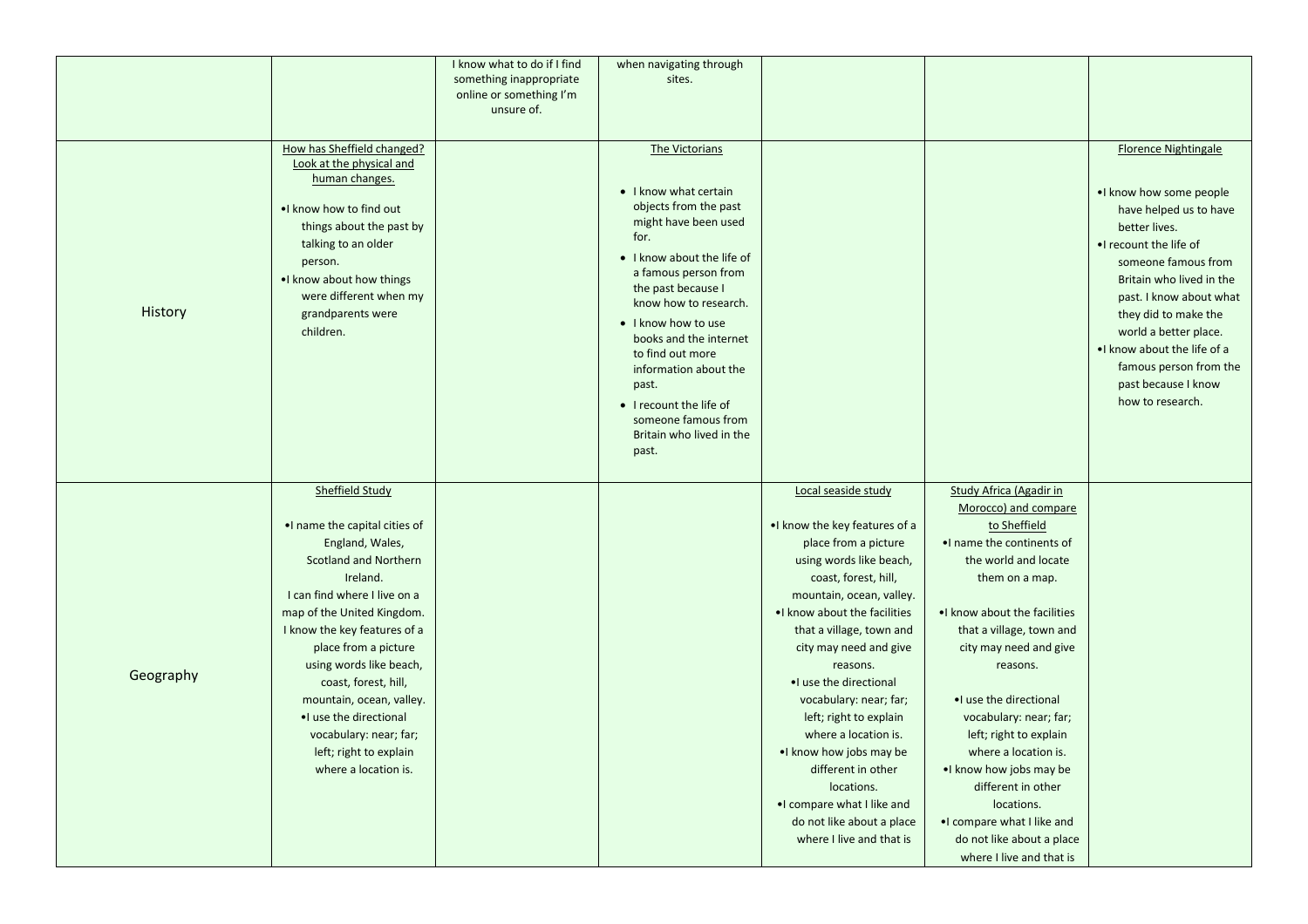|     |                                                                                                                                                                                                                                                     |                                                                                                                                                                                                                                                                                                                                                                                                                                                                                            | different to the one, I<br>live in.                                                                                                                                                                                                                                                                                                           | different to the one, I<br>live in.<br>·I describe a place outside<br>Europe using<br>geographical words.                                                                                                                                                                                             |                                                                                                                           |
|-----|-----------------------------------------------------------------------------------------------------------------------------------------------------------------------------------------------------------------------------------------------------|--------------------------------------------------------------------------------------------------------------------------------------------------------------------------------------------------------------------------------------------------------------------------------------------------------------------------------------------------------------------------------------------------------------------------------------------------------------------------------------------|-----------------------------------------------------------------------------------------------------------------------------------------------------------------------------------------------------------------------------------------------------------------------------------------------------------------------------------------------|-------------------------------------------------------------------------------------------------------------------------------------------------------------------------------------------------------------------------------------------------------------------------------------------------------|---------------------------------------------------------------------------------------------------------------------------|
| Art | <b>Sketching of Sheffield</b><br>building<br>. choose and use three<br>different grades of<br>pencil when drawing.                                                                                                                                  | <b>William Morris study</b><br>• I know how to use<br>charcoal, pencil and<br>pastel to create art.<br>• I know how to use a<br>viewfinder to focus on<br>a specific part of an<br>artefact before<br>drawing it.<br>• I know how to create a<br>printed piece of art by<br>pressing, rolling,<br>rubbing and stamping.<br>• I suggest how artists<br>have used colour,<br>pattern and shape.<br>• I know how to create a<br>piece of art in response<br>to the work of another<br>artist. | Painting<br>• I know how to mix<br>paint to create all the<br>secondary colours.<br>• I know how to create<br>brown with paint.<br>• I know how to create<br>tints with paint by<br>adding white.<br>• I know how to create<br>tones with paint by<br>adding black<br>. I know how to use different<br>effects within an IT<br>paint package. |                                                                                                                                                                                                                                                                                                       | <b>Clay</b><br>. I know how to make a clay<br>pot.<br>. I know how to join two clay<br>finger pots together.              |
| DT  | Landmarks of Sheffield<br>. join materials and<br>components in<br>different ways.<br>. I think of an idea and plan<br>what to do next.<br>. explain what went well<br>with my work.<br>. I measure materials to use<br>in a model or<br>structure. |                                                                                                                                                                                                                                                                                                                                                                                                                                                                                            |                                                                                                                                                                                                                                                                                                                                               | Meerkat puppets<br>. I think of an idea and plan<br>what to do next.<br>• I join materials and<br>components in<br>different ways.<br>• I explain what went<br>well with my work.<br>• I measure materials to<br>use in a model or<br>structure.<br>. explain why I have chosen<br>specific textiles. | <b>Balanced pizza</b><br>• I describe the<br>ingredients I am using.<br>• I think of an idea and<br>plan what to do next. |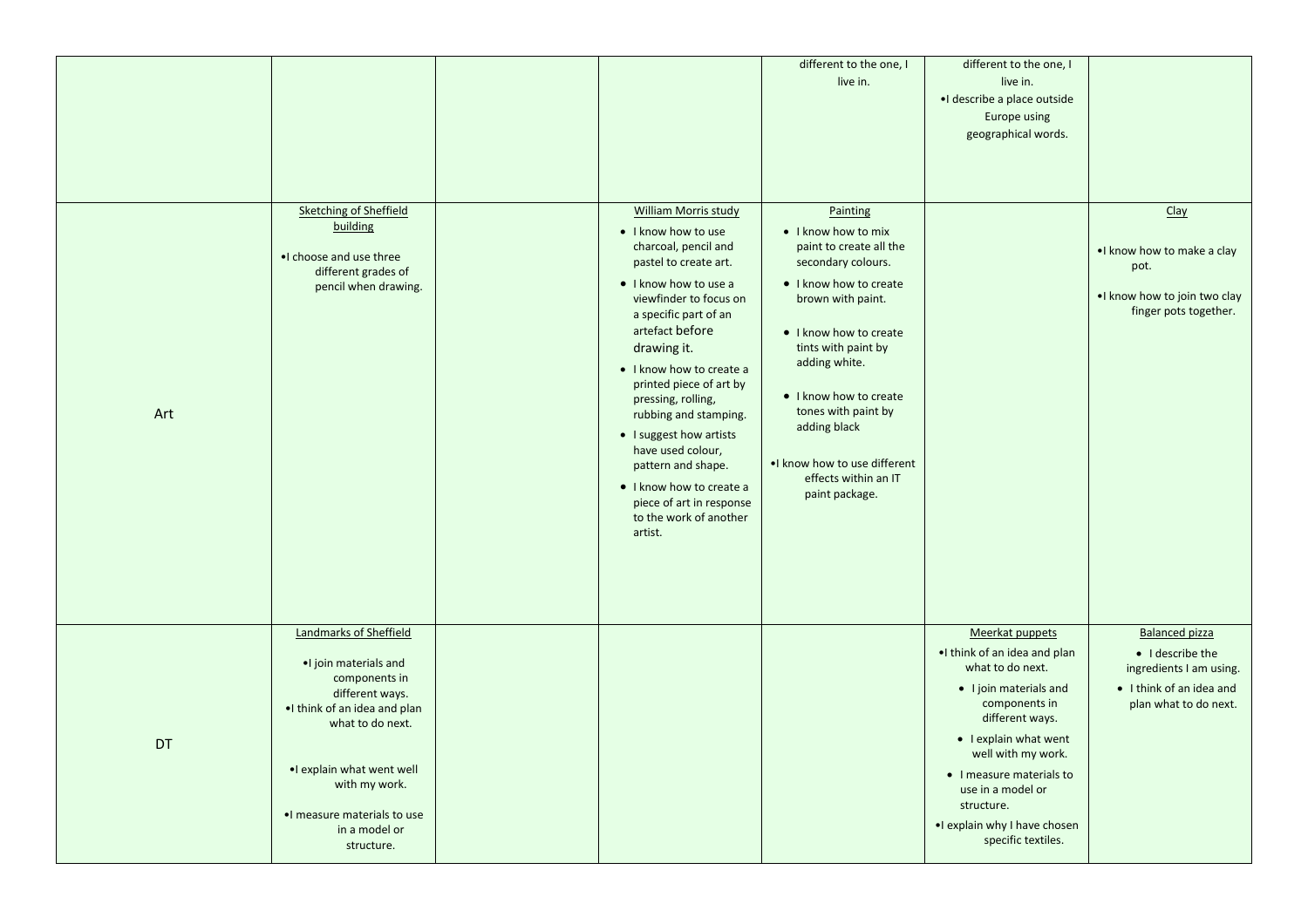| <b>Music</b> |                                                                                                                                                                                                                                                                                                                                                                                                                                                        | <b>Music</b><br>I know how to<br>$\bullet$<br>sing and follow a<br>melody.<br>I know how to<br>perform simple<br>patterns and<br>accompaniments<br>keeping a steady<br>pulse.                                                                                                                                          |                                                                                                                                                                                                     | <b>Music</b><br><b>Study saint-sanens (music</b><br>about creatures)<br>I know how to<br>play simple<br>rhythmic<br>patterns on an<br>instrument.<br>I know how to<br>sing or clap<br>increasing and<br>decreasing<br>tempo. | <b>Music</b><br><b>Study saint-sanens (music</b><br>about creatures)<br>I know how to<br>order sounds to<br>create a<br>beginning, middle<br>and an end.<br>I know how to<br>create music in<br>response to<br>different starting<br>points.<br>I know how to<br>choose sounds<br>which create an<br>effect.<br>I know how to<br>use symbols to<br>represent<br>sounds. | <b>Music</b><br>I know how to<br>make<br>connections<br>between<br>notations and<br>musical sounds.<br>I know how to<br>listen out for<br>particular things<br>when listening to<br>music.<br>I know how to<br>improve my own<br>work.                                                                                                                                                                                                                                            |
|--------------|--------------------------------------------------------------------------------------------------------------------------------------------------------------------------------------------------------------------------------------------------------------------------------------------------------------------------------------------------------------------------------------------------------------------------------------------------------|------------------------------------------------------------------------------------------------------------------------------------------------------------------------------------------------------------------------------------------------------------------------------------------------------------------------|-----------------------------------------------------------------------------------------------------------------------------------------------------------------------------------------------------|------------------------------------------------------------------------------------------------------------------------------------------------------------------------------------------------------------------------------|-------------------------------------------------------------------------------------------------------------------------------------------------------------------------------------------------------------------------------------------------------------------------------------------------------------------------------------------------------------------------|-----------------------------------------------------------------------------------------------------------------------------------------------------------------------------------------------------------------------------------------------------------------------------------------------------------------------------------------------------------------------------------------------------------------------------------------------------------------------------------|
| PE           | <b>Games: Kwik Cricket</b><br>Lesson 1: to develop<br>balance and<br>coordination when<br>using a cricket bat<br>Lesson 2: to develop<br>overarm throwing and<br>catching skills<br>Lesson 3: to develop<br>underarm bowling<br>technique<br>Lesson 4: to develop<br>basic fielding<br>techniques<br>Lesson 5 begin to<br>understand the rules<br>of a game of kwik<br>cricket<br>Lesson 6: apply skills<br>and knowledge in a<br>game of kwik cricket | <b>Dance</b><br><b>Toys</b><br>Lesson 1: Playdough<br>Lesson 2: Sticky,<br>Stretchy man.<br>Lesson 3: The ball<br>Lesson 4: Clockwork<br>toys<br>Lesson 5: Jack in the<br>box<br>Lesson 6: Toy soldiers<br>Lesson 7: create a<br>dance by linking parts<br>from previous weeks<br>together. 'The March<br>of The Toys' | <b>Gymnastics</b><br>Lesson 1: Shapes<br>Lesson 2: Shapes using<br>apparatus<br>Lesson 3: Travel<br>Lesson 4: Travel using<br>apparatus<br>Lesson 5: Balance<br>Lesson 6: Dynamic<br><b>Balance</b> | <b>Gymnastics</b><br>Lesson 7: Rolling<br>Lesson 8: Rolling<br>Lesson 9: Jumping<br>Lesson 10: Jumping<br>using apparatus<br>Lesson 11: Large<br>apparatus<br>Lesson 12: Rhythmic<br>apparatus                               | <b>Benchball</b><br>Lesson 1: ball<br>familiarisation<br>Lesson 2: travelling<br>with the ball<br>Lesson 3: movement<br>skills<br>Lesson 4: attacking<br>skills<br>Lesson 5: defending<br>skills<br>Lesson 6: play a game<br>using a set of rules<br>Lesson 7: competitive<br>game situation<br>Lesson 8: competitive<br>game situation<br>tournament                   | Uni hoc<br>Lesson 1: I can pass<br>the ball in the<br>direction that I am<br>aiming and also use<br>my feet and stick to<br>switch the direction of<br>my pass to another<br>player<br>Lesson 2: I can dribble<br>with the ball keeping it<br>close to my stick and<br>under control so that<br>the ball doesn't touch<br>cones set out to<br>dribble through<br>Lesson 3: I can shoot<br>at a target I am aiming<br>for, using the correct<br>techniques that have<br>been shown |